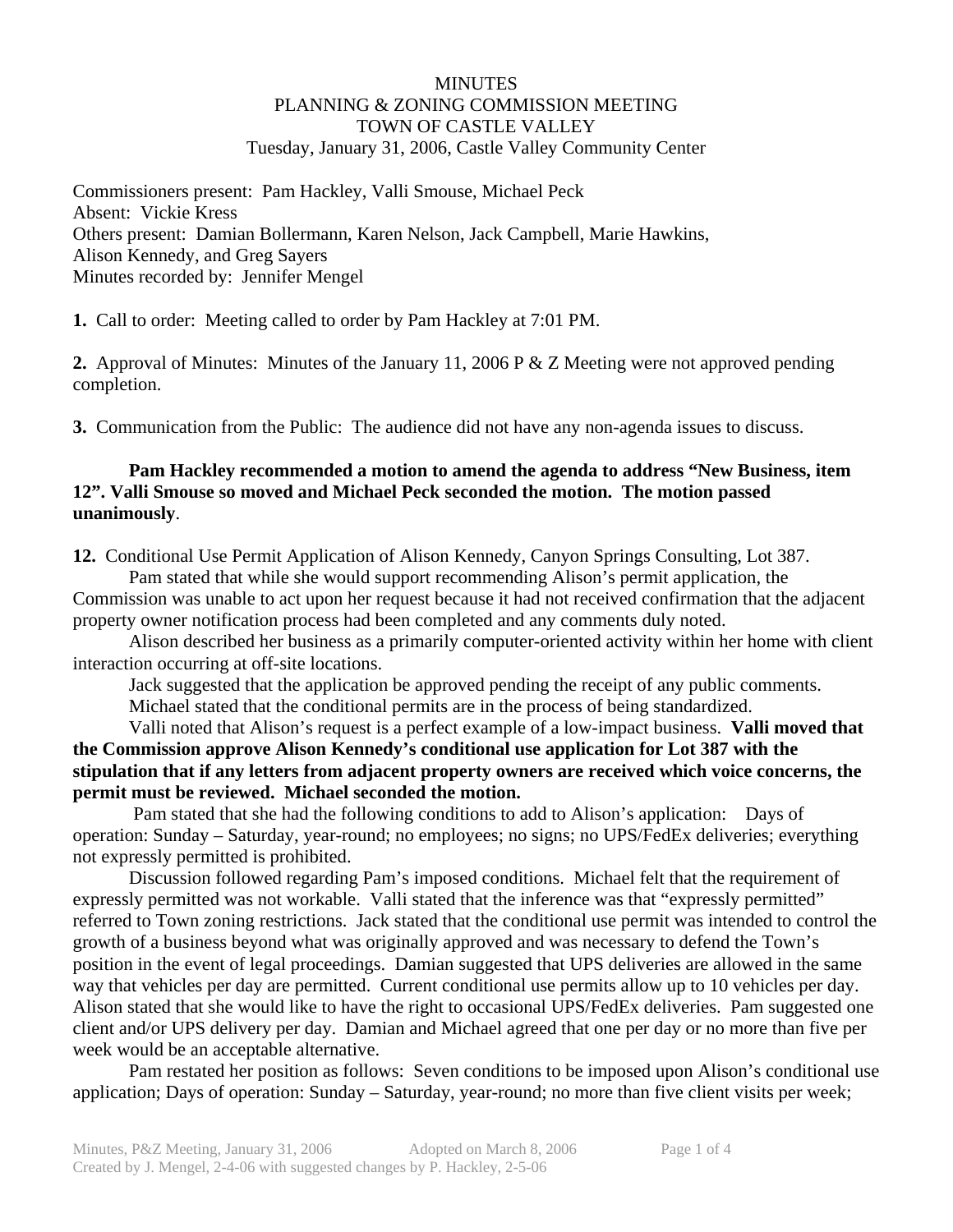occasional UPS/FedEx deliveries; no storage of hazardous materials; no employees; no signs; everything not expressly permitted is prohibited.

**Valli moved to accept Alison's application, with the inclusion of the seven conditions described by Pam and with the stipulation that no letters opposing this application are received postmarked January 31, 2006 or before. Michael seconded the motion and it passed unanimously.** 

 **The application will be forwarded to the Town Council for consideration at their next scheduled meeting. The Clerk will inform Alison of the status for the Council meeting.** 

Conditional Use Permit Application of Damian Bollermann, Sweetwater Well Service, Lot 181. Damian submitted his conditional use permit application on January 20, 2006. The notification letters to adjacent property owners have not yet been sent.

 Damian described his business as selling pumps and fixing peoples' wells. He provides water treatment including simple filters, ultraviolet sterilizers and reverse osmosis systems. He makes peoples' water work for them. He believes that he can operate his business within the conditional use process. Damian is requesting four vehicle trips per day. He has one service truck which he uses to perform well work at client's property. He would like one UPS/FedEx delivery per day, would have no employees and no signs. He has a shed which he uses to store equipment such as spare pumps and rolls of wire. Because of the shed, he is applying for a premise occupation. He stores fuel for his service truck on his premises.

 Valli stated that information concerning Damian's application will be gathered in anticipation of the next meeting of the Commission**. The Clerk will be instructed to have the adjacent property owner responses due a few days before the next P & Z meeting. Valli moved to table Damian's application to the next Commission meeting. Michael seconded the motion and it passed unanimously.** 

 Damian questioned whether a sign on the Town Notice Board constitutes a "sign" within the context of a conditional use permit.

Marie Hawkins was introduced as the potential fifth member of the  $P \& Z$  Commission.

### **Pam Hackley recommended a motion to amend the agenda to address "New Business, item 13". Valli Smouse so moved and Michael Peck seconded the motion. The motion passed unanimously**.

 Karen Nelson has brought this matter before the Commission in order to clarify the process necessary to gain a variance from the Town's property setback ordinance.

 Karen described the history of her lot and structure. At the time of the structure's construction the setback requirements were 30 feet from the easement edge of a street. In March, 1991, the Town changed the zoned setback requirement to 50 feet from all road easements. Karen believes that because the lot is pie-shaped and pinched on two sides by current setback requirements, she is severely restricted and entitled to a zoning variance. Additional history and a description of the construction which Karen wants to undertake are attached to these minutes.

 Discussion continued regarding the information gathering efforts which had been conducted thus far. The Clerk had sent a letter to the Town Attorney requesting general guidance in variances issues. The initial response seemed to suggest that the proper path to pursue was a change in the Zoning Ordinance affecting all properties constructed under the 30 foot setback requirement. "Bob Lippman, Council representative, relayed that the Town's attorney Mr. Kinghorn said in a telephone conversation that, based on the information he, Mr. Kinghorn had, that the Board of Adjustment may not be able to grant such a variance and that, it could require a zoning ordinance change (email report of the conversation is attached to these minutes)". [As per Bob Lippman on Feb 4, 2005, this information has since been clarified, and the Clerk/Council will forward the variance request to the Board of Adjustment]".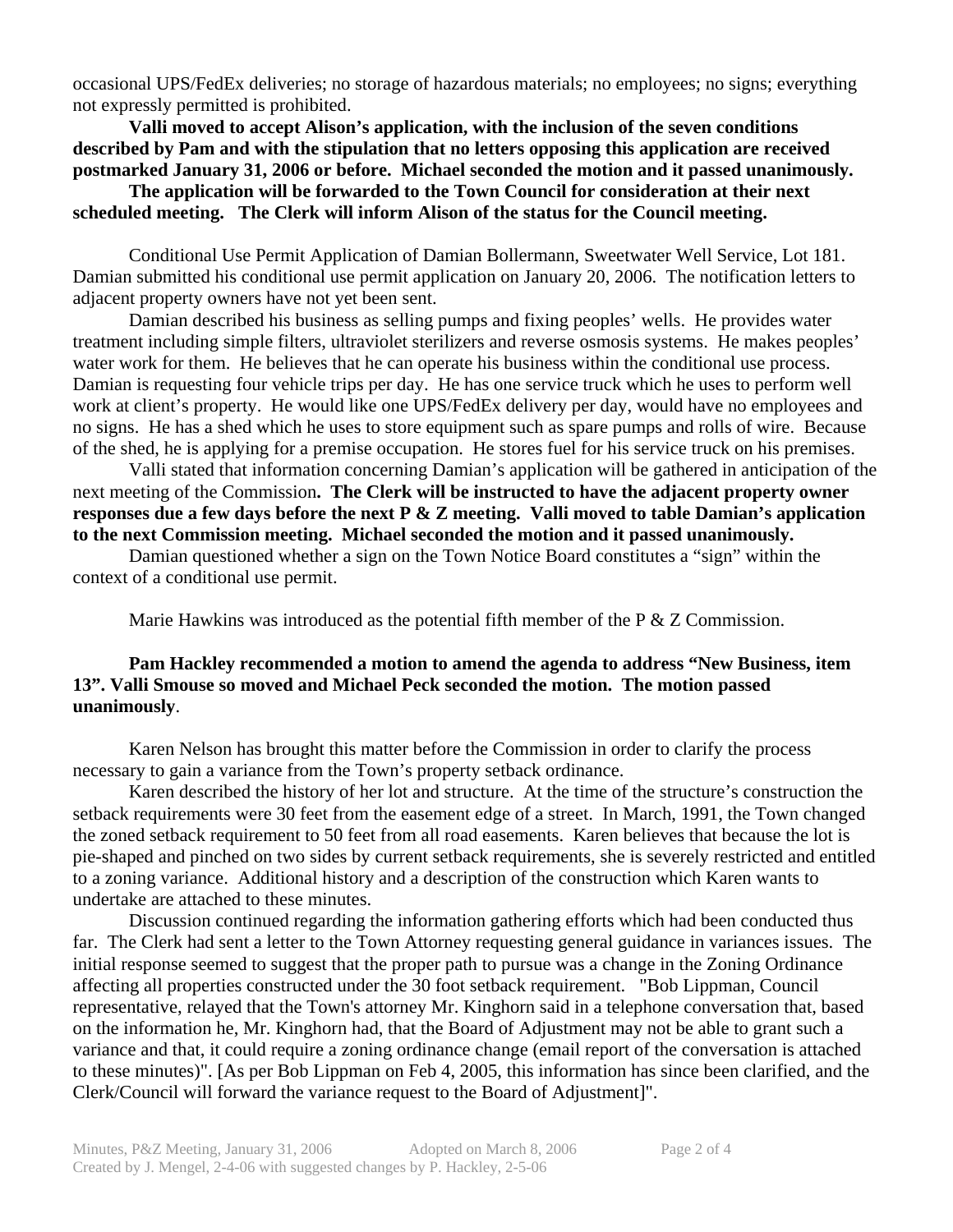Pam contacted the League of Cities and Towns Attorney, Mr. Church. "Mr. Church clarified the status of the issue as a CONFORMING use of NON-COMPLYING structure." "Utah State Code was amended in 2005 to distinguish between non-conforming use and non-complying structure -- UCA 10-9a-103 and 10-9a-511". "Our zoning ordinance does not address non-complying structures other than to define non-conforming building". "Utah State Code, however, does address non-complying structures as items able to be reviewed as a variance request by the Board of Adjustment -- UCA 10-9a-702, 703".

 Pam has contacted the Town Mayor. He indicated that he will speak with the Town Attorney about the variance request. Karen stated that she did not feel it should take four months to learn the status of her request. She wants the Town of Castle Valley to act on her request.

 Valli believes that the Board of Adjustment is the agency to hear the variance request. She suggested that the Commission recommend that the Town Council contact the Town Attorney about noncomplying structures for conforming use on odd-shaped lots. Currently there is confusion about how to proceed with Karen's request. Valli feels that the Planning & Zoning Commission should not be involved until the Board of Adjustment is declared as not the proper agency to address the issue.

 Pam suggested that a working meeting be established with Bob, Damian, Karen and Pam to review the issue and ensure that a resolution is achieved. The goal of the session would be to establish what agency can address the variance request.

 **Valli moved that Pam, Bob, Damian and Karen meet to put together data for her variance request so that the proposal can be sent to the Town Attorney. Michael seconded the motion and it passed unanimously.** 

**Michael moved to return to the original order of the Agenda, beginning with REPORTS item 4. Valli seconded the motion and it passed unanimously.** 

- **4.** Building Permit Update No Building Permit Agent present.
- **5**. Town Council Information and Requests None.

**6.** Administrative Procedures – Pam prepared a summary draft of a P & Z Annual Plan dated January 23, 2006. The draft is attached to these minutes. Pam reviewed the requirement of activities such as; training of new P  $\&$  Z members, the distribution of material such as the Ordinances and Resolutions, Planning documents and resources, accessibility of Utah Municipal Code – Land Use, review of the Town General Plan every five years, orientation of new Building Permit Agent (including payment for attending Commission meetings), the passage of an ordaining ordinance by the Town Council establishing the Planning & Zoning Commission and the creation of appropriate by-laws. Additional activities include working with the Clerk to determine her crucial P & Z related tasks and relieve her of unnecessary duties such as preparing the Agenda. In addition the Commission needs to decide what type of minutes they wish to maintain. Other activities before the Commission include finalizing ordinances which have been waiting, address the implications of Senate Bill 60 (aka LUDMA), act upon pending conditional use requests and standardize conditional use expectations.

 **Pam stated that the Commission needs to set workshop time to concentrate on administrative tasks. The workshop date will be established by email.** 

### **OLD BUSINESS**

**7.** Changes to Land Use Code in Senate Bill 60 – tabled.

**8.** Amendments to 2003-3. - **Michael moved to take item 8 off of the table for discussion. Valli seconded the motion and it passed unanimously.** A public hearing was held on January 11, 2006, concerning proposed changes to Ordinance 2003-3. The public comments are included in the draft of the